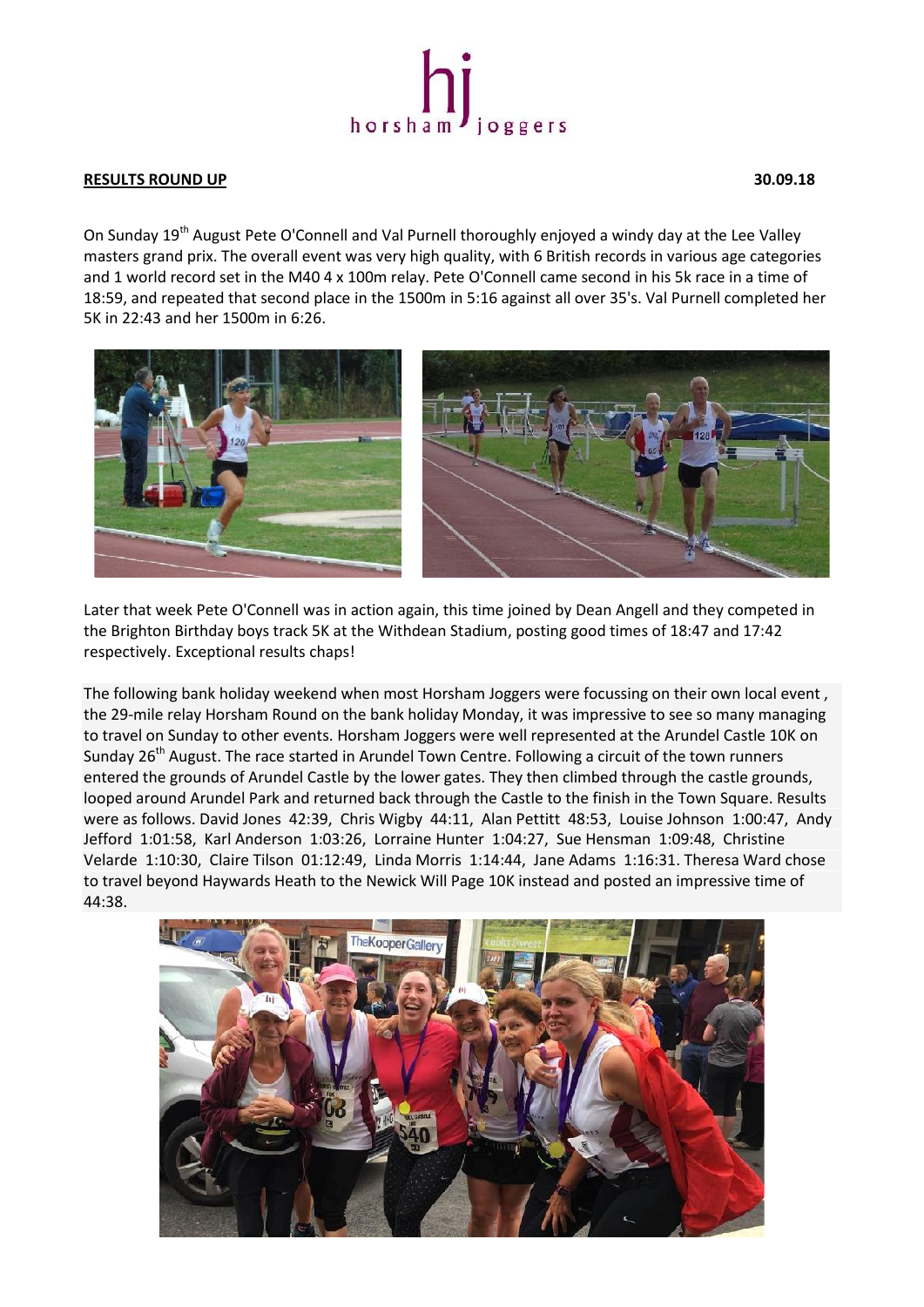On Sundav 2<sup>nd</sup> September, the latest round of the West Sussex Fun Run League was the popular Fittleworth 5 mile run which attracted 358 finishers. In good weather the Horsham Joggers enjoyed a multi-terrain route with some conspicuous roots and rocks marked with paint by the run organisers. There were a number of highly placed finishers from the Joggers, with Rob Sherwood leading the way in  $3^{rd}$  place overall.



Times were as follows: Rob Sherwood 29:44, Dean Angell 32:17, Tim Selwyn 33:09, Harry Wilcox 34:13, Maldwyn Thornton 35:21, Paul Chantler 36:46, Michael Saunders 37:19, Richard Speller 39:45, Alan Pettitt 40:07, Miranda Huisman 40:10, Lin Whiting 40:36, Stephen Entecott 40:38, David Dawson 42:32, Keith Valentine 42:33, Penny Barron 44:31, Richard Barron 45:25, Laura Sowton 48:54, Kathleen Turner 50:06, Margaret Wadman 50:44, John Berry 51:00, Caroline Bransden 53:43, Elisabeth Scott 54:23, Geoff Parker 55:10, Stephanie Charman 58:28, Fiona Lear 1:01:19, Jenny Boyd 1:15:57, Victoria Saunders 1:15:57

Earlier in the week Helen Woods completed the TDS2018. This is an event in the UTMB, or Ultra-Trail du Mont Blanc series. As you might expect this is a race in open country. Starting in Courmayeur it takes a winding route to Chamonix along the 'Grande Randonnée' paths, crossing though the Mont-Blanc, Beaufort, Tarentaise and Aosta valley countryside. It is a mountainous event, including numerous sections at altitude of over 2,500m, with unpredictable weather conditions, requiring a very good level of fitness, the appropriate equipment and a real capacity for personal autonomy. It is also 76.7 miles!



Sunday  $9<sup>th</sup>$  September was a very busy day for the Horsham Joggers. The furthest travelled in one direction were those who visited Rye for the Ancient Trails 30K. This was a challenging circular route winding its way through ancient woodland and farmland on trails, footpaths and quiet country lanes, linking the Norman churches of Rye, Iden, Beckley, Northiam and Peasmarsh before returning to Rye. Described by the organisers as a true steeplechase, the undulating multi-terrain route included 1,500ft of climb, with numerous

gates and stiles to be negotiated and stunning scenery all the way. The course was in the High Weald Area of outstanding beauty and at the other end of the High Weald Landscape Trail which starts from Horsham Station. Times were as follows:- Michael Saunders 3:08:52, Emma Comber 3:11:56, Mark Gibson 3:21:31, Richard Cherriman 3:37:27, Rob Jochimsen 3:37:56, and Lisa Bowler 3:48:04.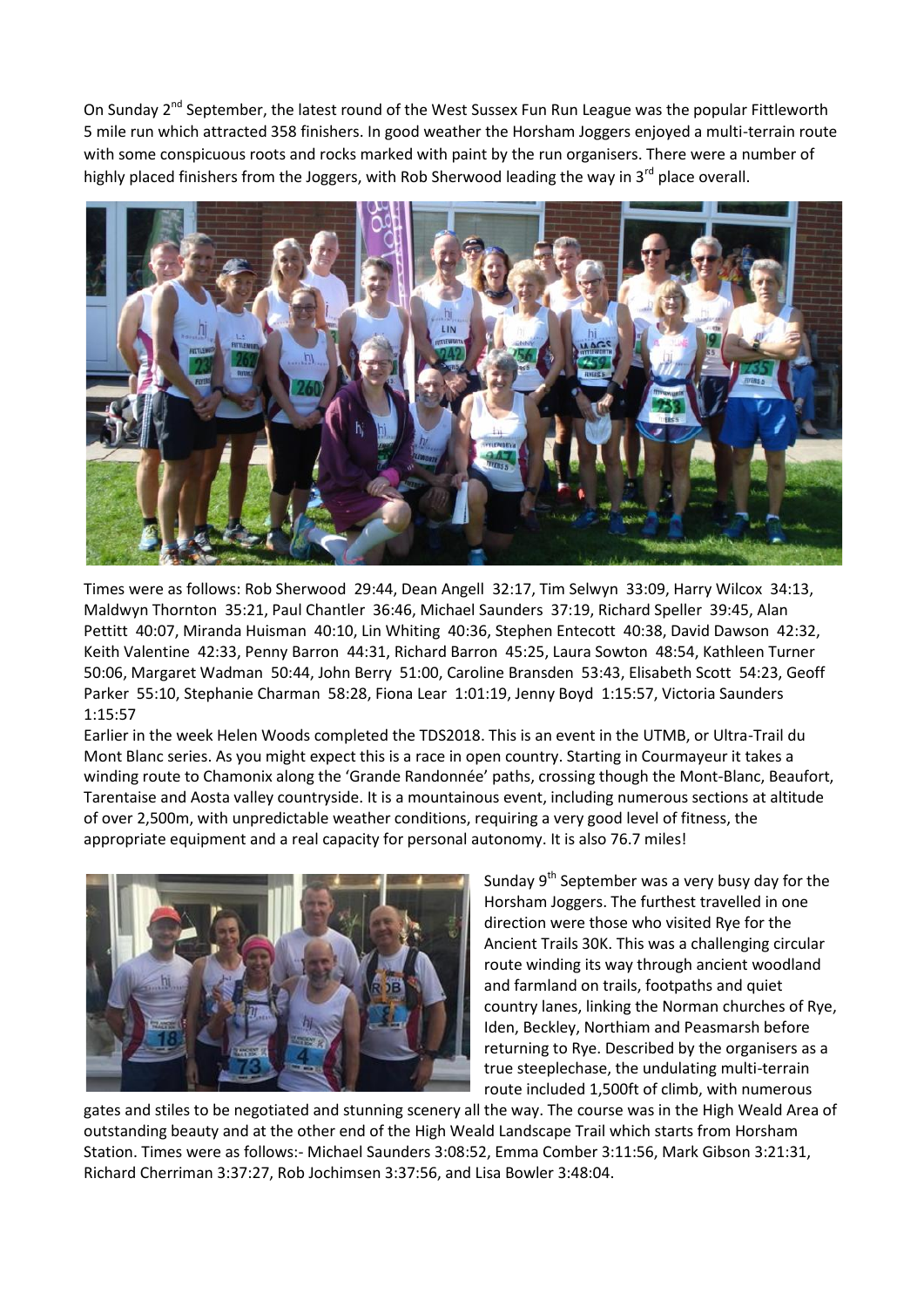Meanwhile in the other direction, the New Forest half marathon was a longer journey. Four Horsham Joggers went to Brockenhurst and enjoyed an occasional short climb and a variety of landscapes including woodland, open plains and the stunning Limetree Avenue. Runners were Matt Mason 1:29:19, Vicky Holliday 2:06:49, Laura Sowton 2:10:13 and Samantha Jane Scales 3:07:40.



The Hellingly 10K also had its attractions. This was organised by Hailsham



Harriers and was run on country lanes. Horsham Joggers choosing to run at this Sussex Grand Prix event were Paul Chantler 46:03, Brian Frost 46:42 and Alan Pettitt 49:32.

But the most popular event by far was the Littlehampton 10K. This was partly because it was being run in support of Chestnut Tree House, but also because it marked the graduation of participants in the HJ 5K-10K course. There were over 1200 finishers in this race which took place on closed roads in Littlehampton and Rustington and along the Littlehampton seafront. Raff Vitale led the Horsham Joggers home in 22nd place overall, with an impressive first in category from Miranda Huisman and a strong finish by Penny Barron worthy of note. Malcolm Footer and John Dyckes were also highly placed in their respective categories. However the day was mainly about participation and completion and there are 50 names in the following list. Well done to everyone who took part, but special congratulations to everyone finishing a 10K race for the first time. Raff Vitale 39:06, Malcolm Footer 41:50, Will Green 42:08, Mike O'Grady 42:34, Mike Dean 43:48, John Dyckes 45:03, Miranda Huisman 45:42, James Boniface 47:37, Richard Shergold 48:42, Geoffrey Fisher 48:46, Penny Barron 48:58, Tim Jordan 50:15, Victoria Robins 50:34, Richard Barron 52:37, James Munden 52:41, Georgie Drinkall 53:17, Vicky Dilling 53:47, Miranda Morley 55:09, Sarah Gardner 56:45, Jo Bull 57:34, Lisa Jestico 57:56, Estelle Silbande 58:06, Melanie Tilly 58:09, Clare Brown 58:53, Andy Robins 58:56, Kathleen Cornell 59:44, Clare Dutfield 1:00:35, Lorraine Hunter 1:01:43, Kerry Hampson 1:02:22, Emma Whyman 1:02:37, Caroline Daykin 1:05:05, Nara Sullivan 1:05:33, Julie Jochimsen 1:05:35, Katherine Douglas 1:06:12, Samantha Edwards 1:06:49, Louise Greig 1:06:50, Lou Johnson 1:06:50, Catherine Richardson 1:06:51, Amanda Hipwell 1:07:39, Fiona Lear 1:08:26, Tina Knight 1:08:38, Laura Perry 1:08:42, Louise Powling 1:08:56, Linda Morris 1:10:56, Ian Wilcox 1:12:05, Susan Wilcox 1:12:12, Anita Reeves 1:12:40, Edna Clark 1:13:14, Paul Morley 1:13:42, Amanda Avery 1:17:03.

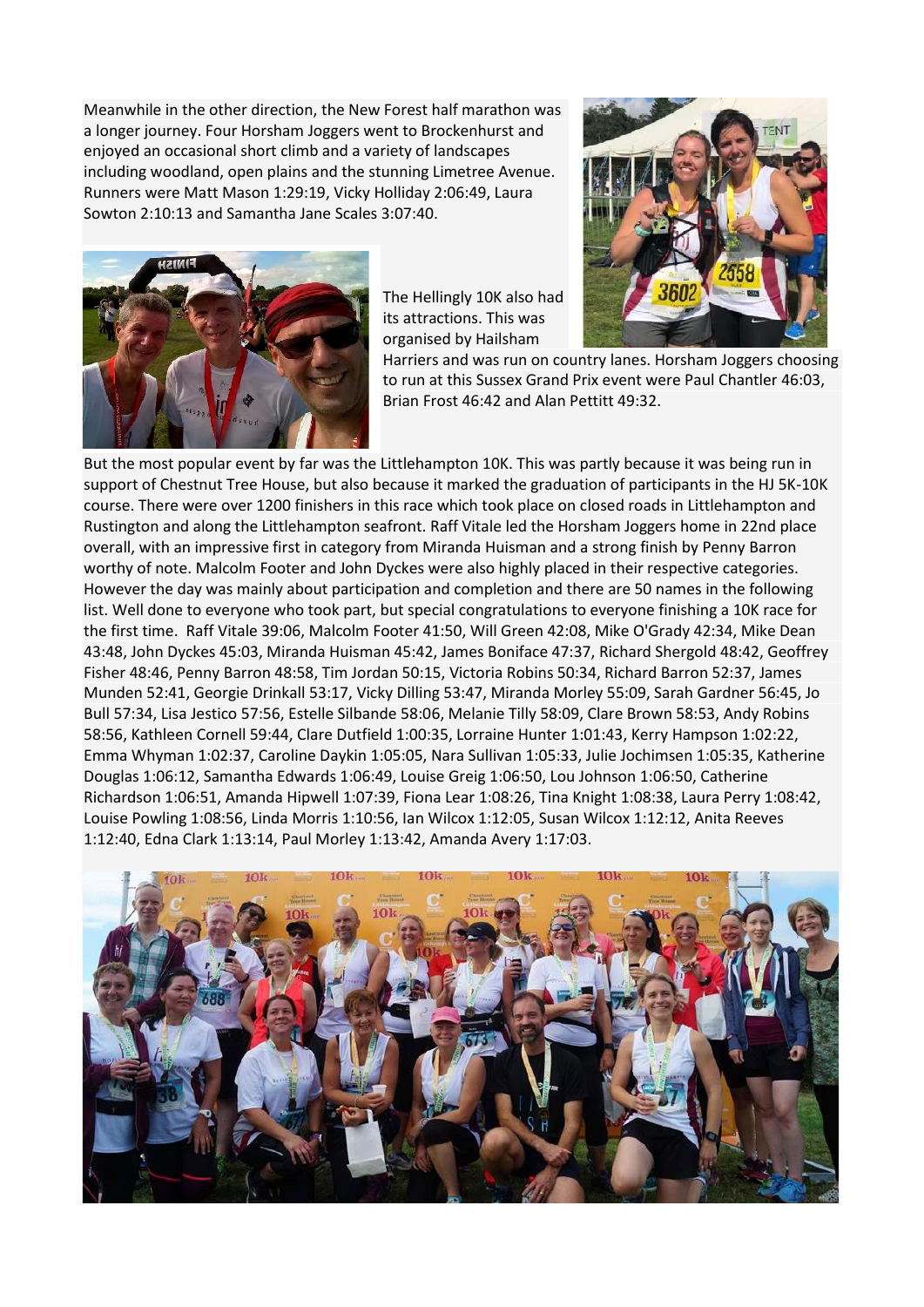On Sunday 16<sup>th</sup> September, Horsham Joggers were in action in Richmond, Reigate, Goodwood and Berlin. Richard Cornell and Geri Smith took part in the Richmond Marathon which started in Kew Gardens then followed the Thames down to Kingston and Hampton Court Palace before returning to finish at Richmond Old Deer Park. In an overall field of 848 runners Geri finished an impressive 7th in her category in a time of 3:55:29. Richard was a few minutes ahead in 3:48:52.

Run Reigate offered a choice of distances on routes which started and finished in Priory Park and were all closed to traffic. The half marathon included a challenging straight stretch of the A217 and almost went as far south as Gatwick Airport. James Boniface opted for the 5K and finished in 24:59. Mark Adams and Kathleen Turner took on the 10K and completed in 49:45 and 57:32 respectively. But the most popular option was the half marathon, where Simon Mills led the Joggers home. Times were as follows:- Simon Mills 01:30:08, John Dyckes 01:44:26, Stephen Entecott 01:51:51, Aimee Fenwick 02:06:29, Alistair Elder 02:09:16, Steve Keary 02:13:38, Theresa Adams 02:20:35, Clare Dutfield 02:21:38, Jane Adams 02:51:06.



Lou Johnson and Sue Hensman completed 10k at the Goodwood Running Grand Prix in 56:46 and 1:07:35 respectively. Penny and Richard Barron were at the same event but Penny chose the half marathon finishing in 1:59:38 while Richard ran the 20 miles in 3:29:17. Finally Chris Yeomans took on the full marathon distance finishing in 4:27:54.



Meanwhile, Tiarnan Cotter completed the Berlin Marathon in an incredible 2:58:27! Finbarr Cotter and Viv Underhill completed it together in 5:36:17, Angi Knight and Liz O'connor also finished in 5:52:45 and 6:01:53 respectively.